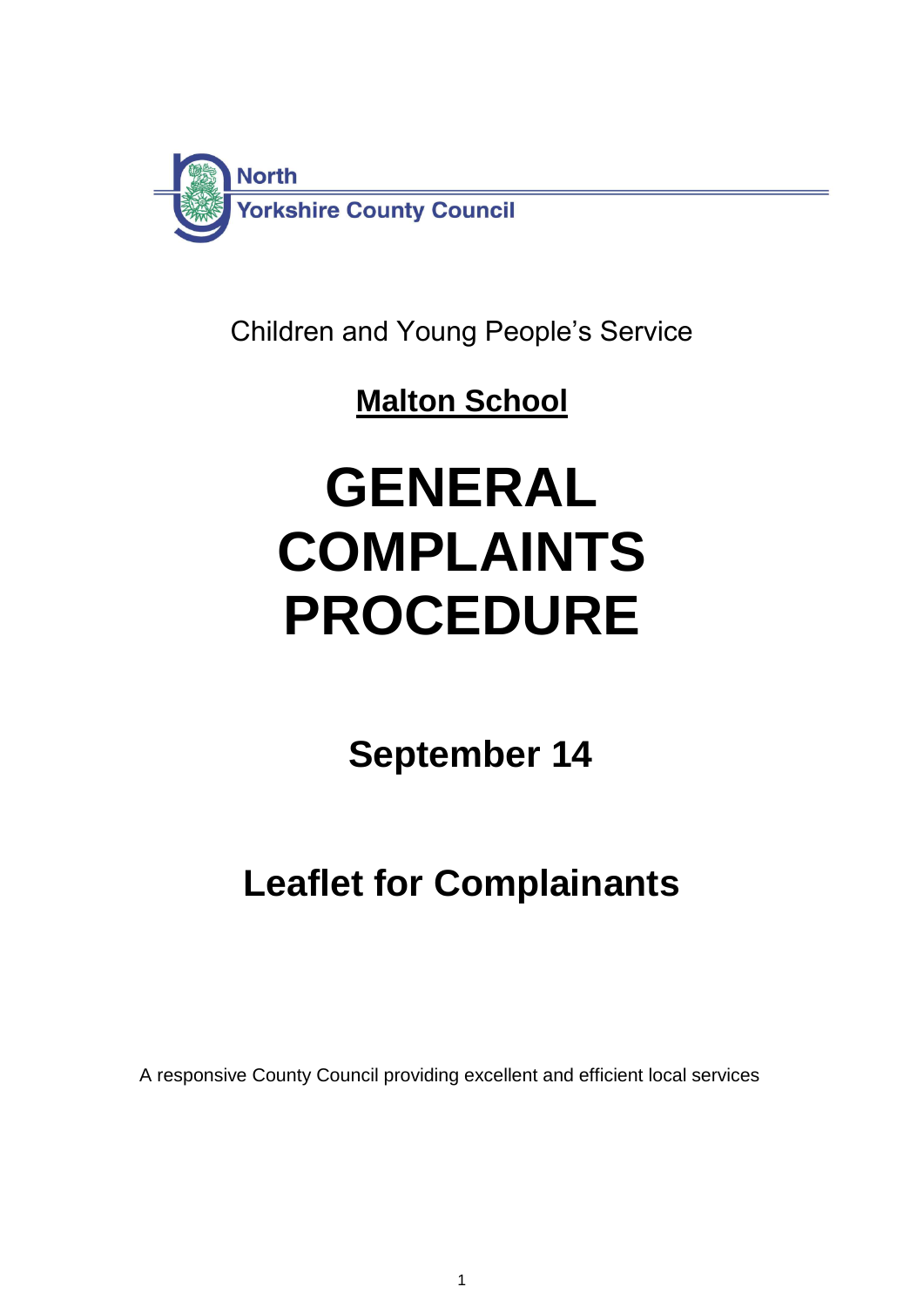## **Malton School Overview of Complaints procedure for all complainants**

## **What to do if you have a concern or a complaint**

We aim to work closely with everyone to ensure that all children can learn and play happily at school.

We view all complaints in a positive way, as it helps the school improve its practices.

However, sometimes problems do occur and the best person to talk to first if you have a child in school is usually your child's class/form or subject teacher. If you do not have a child in school please talk to the headteacher.

If you are still worried or concerned, the head teacher will be happy to talk to you at a mutually convenient time. Please contact the school office to make an appointment to talk to the Headteacher or write to the Headteacher explaining your complaint and what you would like to happen now.

This is part of a full procedure which all schools have in place and has been approved by the Governing Body. If the Headteacher cannot resolve the issue or if the complaint is about the Headteacher you should then write to the Chair of Governors. If your complaint is about a governor or governors please write to the Clerk of the Governing Body through the school.

Full details of our complaints procedure can be found in this leaflet or look on the school's website for further information.

Please do not hesitate to contact us – we look forward to hearing from you!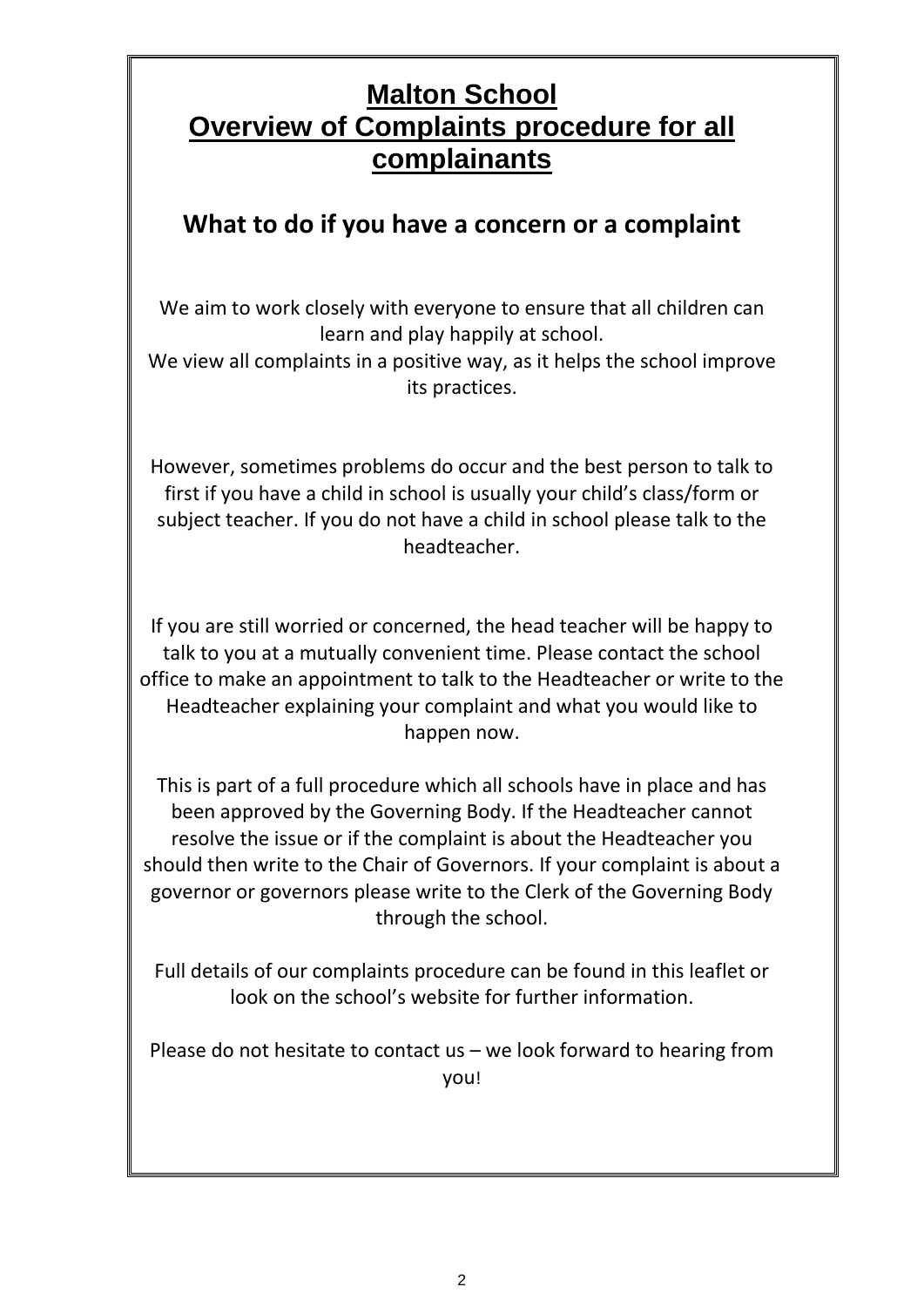### **MODEL INFORMATION LEAFLET**

#### **Malton School**

#### **I am a parent or carer of a child in school, how do I let the school know that I have a concern or complaint**?

The first action you need to take is to contact your child's class teacher or subject teacher and let the school know as soon as possible that you have a concern or a complaint and give the school the opportunity to investigate the matter properly.

Most concerns or complaints can be sorted out this way. Remember, do not leave it too long to report your concern because it can be difficult to investigate something that happened some time ago. It is also helpful if you can provide a short written statement of your concern or complaint. This will help to avoid any misunderstanding and provides a written record of your concern or complaint.

This is known as the "informal" stage and the school will do everything possible to address your concerns at this stage.

#### **I am not a parent/carer but would like to complain how do I let the school know?**

Please make an appointment to see the headteacher.

Most complaints can be resolved informally in this manner. Remember, do not leave it too long to report your concern because it can be difficult to investigate something that happened some time ago. It is also helpful if you can provide a short written statement of your concern or complaint. This will help to avoid any misunderstanding and provides a written record of your concern or complaint.

This is known as the "informal" stage and the school will do everything possible to address your concerns at this stage.

#### **I would like to complain about a governor or governors what should I do?**

Write to the Clerk of the Governing Body through the school. Please remember to include what outcome you would need to resolve the issue.

#### **Formal Complaint Stage One**

If you feel that the class or subject teacher or the informal talk with the headteacher has not resolved the issue you can now take the complaint through a formal procedure.

All schools have in place a complaints procedure. This is a formal process which enables you and the school to address your concerns. It is very important that you follow the procedures carefully to ensure that the school can do everything possible to resolve the issue. It is particularly important that you do not miss out any stages or try to solve the matter in other ways as this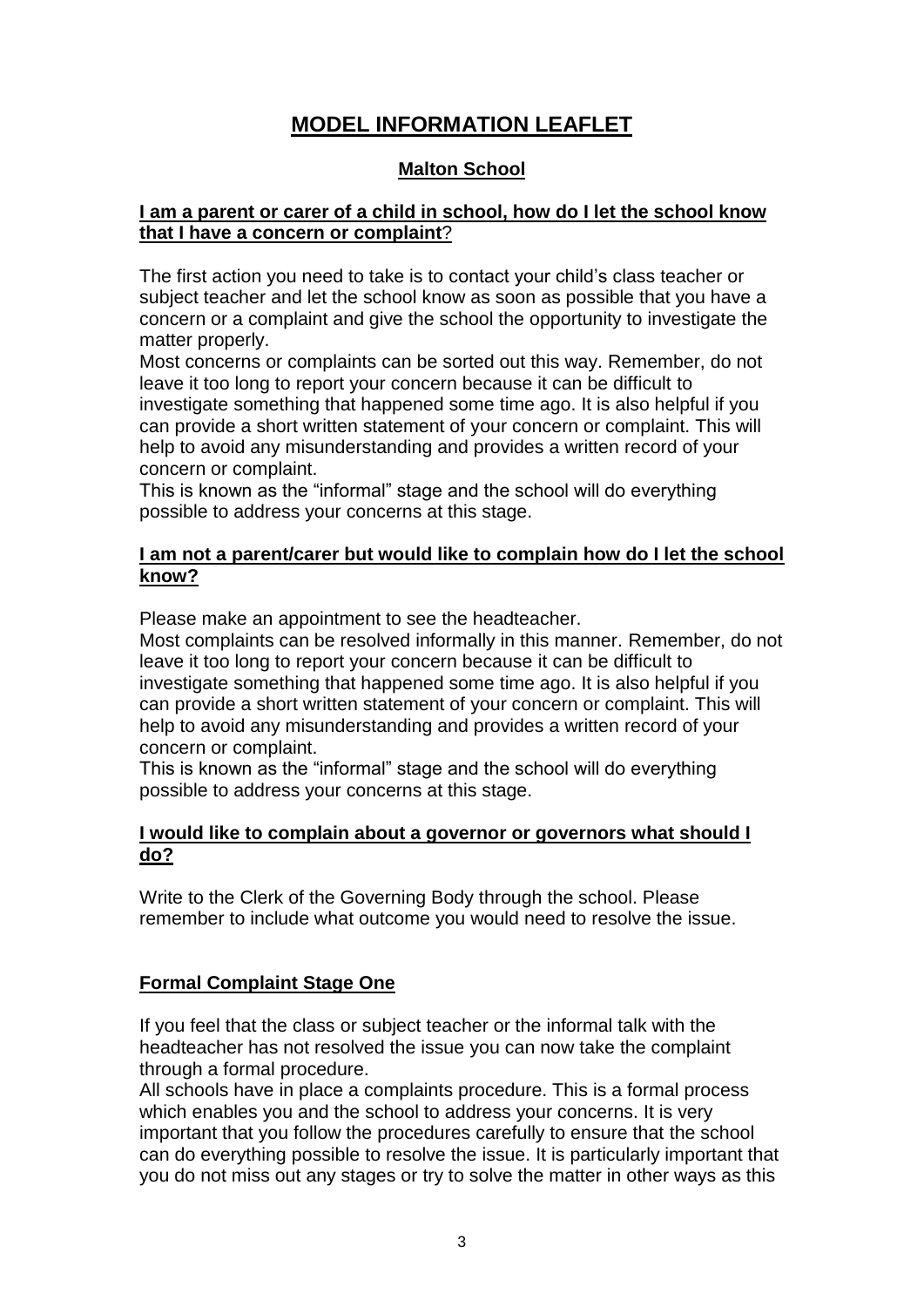may prevent the school from dealing with your complaint in the correct manner.

**To begin this process** you must write to the Headteacher explaining clearly and briefly what your concern is and what outcome you would like to see to resolve it. Please use the form provided if you prefer (see end of leaflet).

If your complaint is regarding the Headteacher then please go to Stage 2.

#### **What if my complaint is about the Headteacher?**

You will need to write to the Chair to the Governing Body at the school and explain your complaint again stating what outcome would resolve your issue. The Chair or a governor delegated by them will investigate your complaint as if it was under the second stage of the procedure (see below).

#### **Formal Complaint Stage One: Timescale**

The designated member of staff/Headteacher will send an acknowledgement letter within 5 working days of receiving the written complaint and will confirm details of the complaint to be investigated and who will be investigating the complaint.

The designated member of staff/Headteacher will write to the complainant within 20 working days of receipt of the complaint and advise him/her of the outcome of the investigations in writing.

#### **THE SECOND STAGE.**

#### **What if I am not satisfied with the outcome of the investigation?**

If you are not satisfied with the outcome of the first stage of the investigation or the complaint is against the Headteacher, you can move to the second stage of the formal process.

**You now need to write to the Chair of the Governing Body** and explain your complaint clearly and briefly stating what outcome you want to resolve the issue. If the Headteacher has previously considered the complaint, state why you are dissatisfied with the response, and what outcome you hope to achieve.

The Chair or a governor delegated by him or her will investigate your complaint. This may include meeting with you. You may be accompanied at any meeting by a friend or adviser but you must tell the Chair in advance that you will be accompanied. The Chair, or the designated governor, will then write to you with the outcome of their investigations.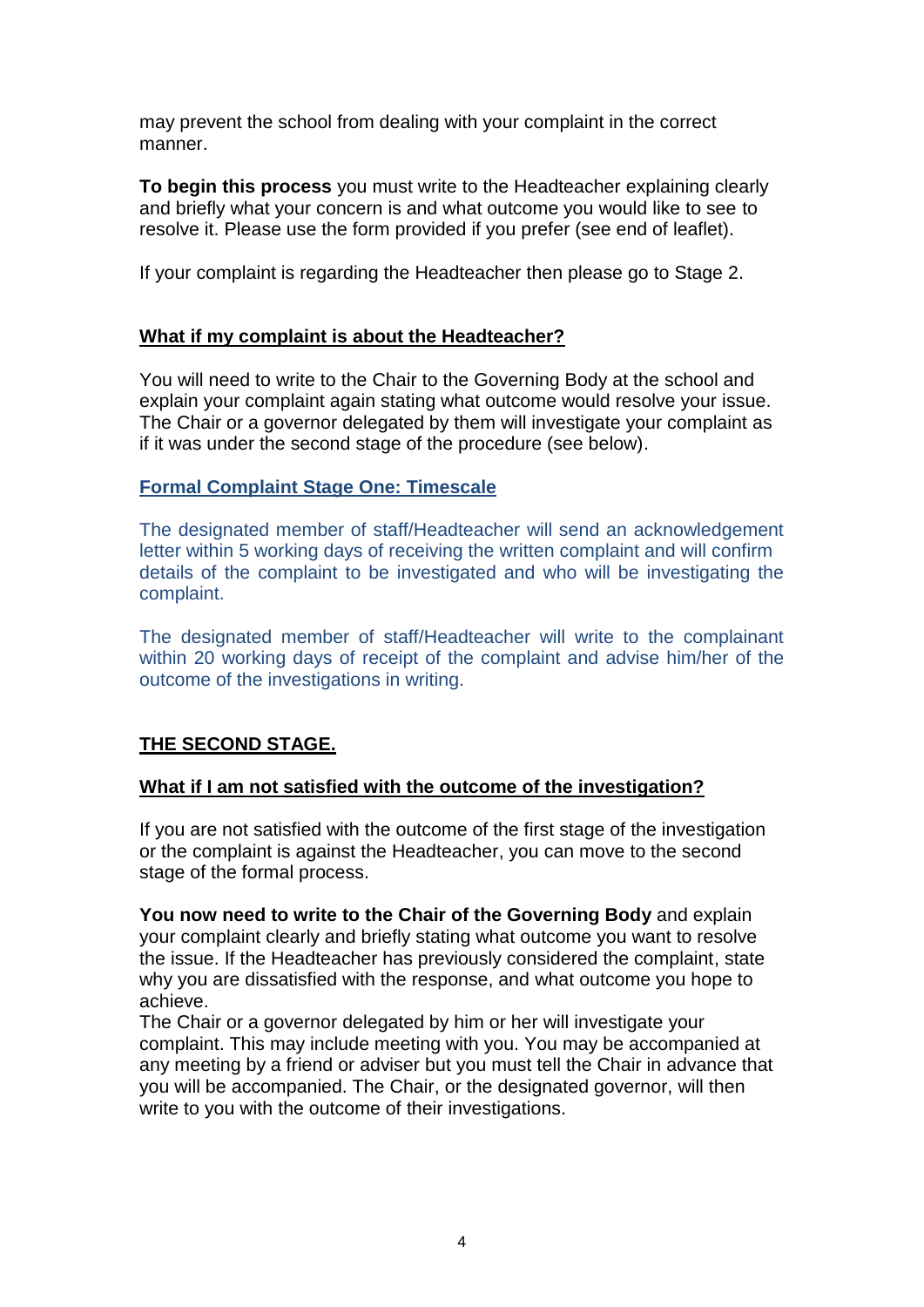#### **Formal Complaint Stage Two Timescale**

The Chair will send an acknowledgement within 5 working days of receiving the request.

The Chair will write to the complainant within 20 working days of receipt of the complaint and advise him/her of the outcome of the investigations in writing.

#### **THE THIRD STAGE.**

#### **If I am still not satisfied is there anything else that I can do?**

**You can write to the Clerk to the Governing Body** at the school and ask that your complaint be considered by the Complaints Panel of the Governing Body. The Panel will not include any governor who was involved in the prior investigation of the complaint or anyone who has prior knowledge of the complaint. This is why it is very important that you follow the procedure carefully and **do not involve other governors** in the complaint before this stage.

The Clerk to the Governing Body will arrange a hearing by the Panel and you will be invited to attend the hearing (with a friend or adviser) to explain your complaint.

The Clerk will write to you and make sure that you are kept fully informed and guide you through the procedure.

After the hearing, the Chair of the Panel will write to you and let you know the Panel's decision.

#### **Formal Complaint Stage Three Timescale**

The Clerk will acknowledge the request within 5 working days of receiving the request. The Clerk will set up a panel hearing within 20 working days.

At least 7 working days prior to the meeting the clerk will:

- $\checkmark$  notify all parties of the date, time and place of the hearing;
- $\checkmark$  provide all parties with a copy of any written representations submitted:
- $\checkmark$  provide all parties with details of the format of the hearing;
- $\checkmark$  ask the parties whether they have any particular needs for the meeting e.g. induction loop, translator etc;
- $\checkmark$  confirm who will be in attendance at the hearing or whether they wish to rely upon written submissions.

Within 5 working days following the hearing the clerk shall: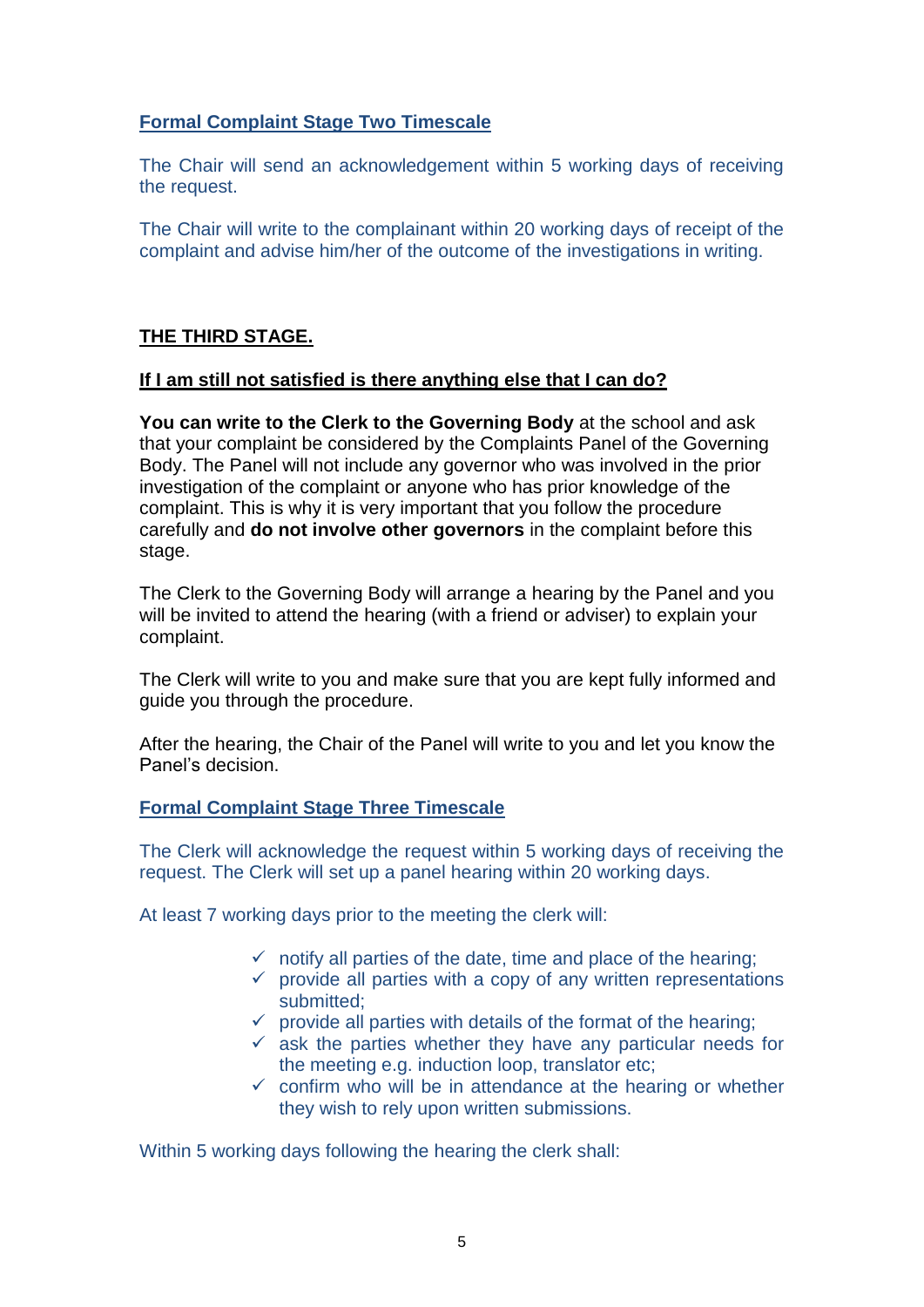#### $\checkmark$  inform all the parties concerned in writing of the decision(s) of the Panel;

#### **I am making a complaint about a governor what should I do?**

Write to the Clerk of the governing body. Explain the issue and what resolution you are seeking. If the complaint is about an individual governor the Chair, or a designated governor if it is about the Chair, will investigate the issue and write to you with the findings. If after this stage you are still seeking a resolution you will need to write the Clerk again and request a third stage panel appeal. This will be conducted as above.

The time scales are as above.

If your complaint is about the full governing body please write to the Clerk as above. The Clerk will liaise with the Local Authority to resolve the issue. This process is under review and will be updated when the DFE have updated their procedures.

The time scales are as above.

#### **If I am still not satisfied is there anything else that I can do?**

Once the Panel has made its decision then that is the final step in the school's Complaints Procedure. If you feel that the governing body has acted or intends to act unreasonably or that it has failed to discharge its duties then you can write to the Department for Education, 2<sup>nd</sup> Floor, Piccadilly Gate, Manchester M1 2WD.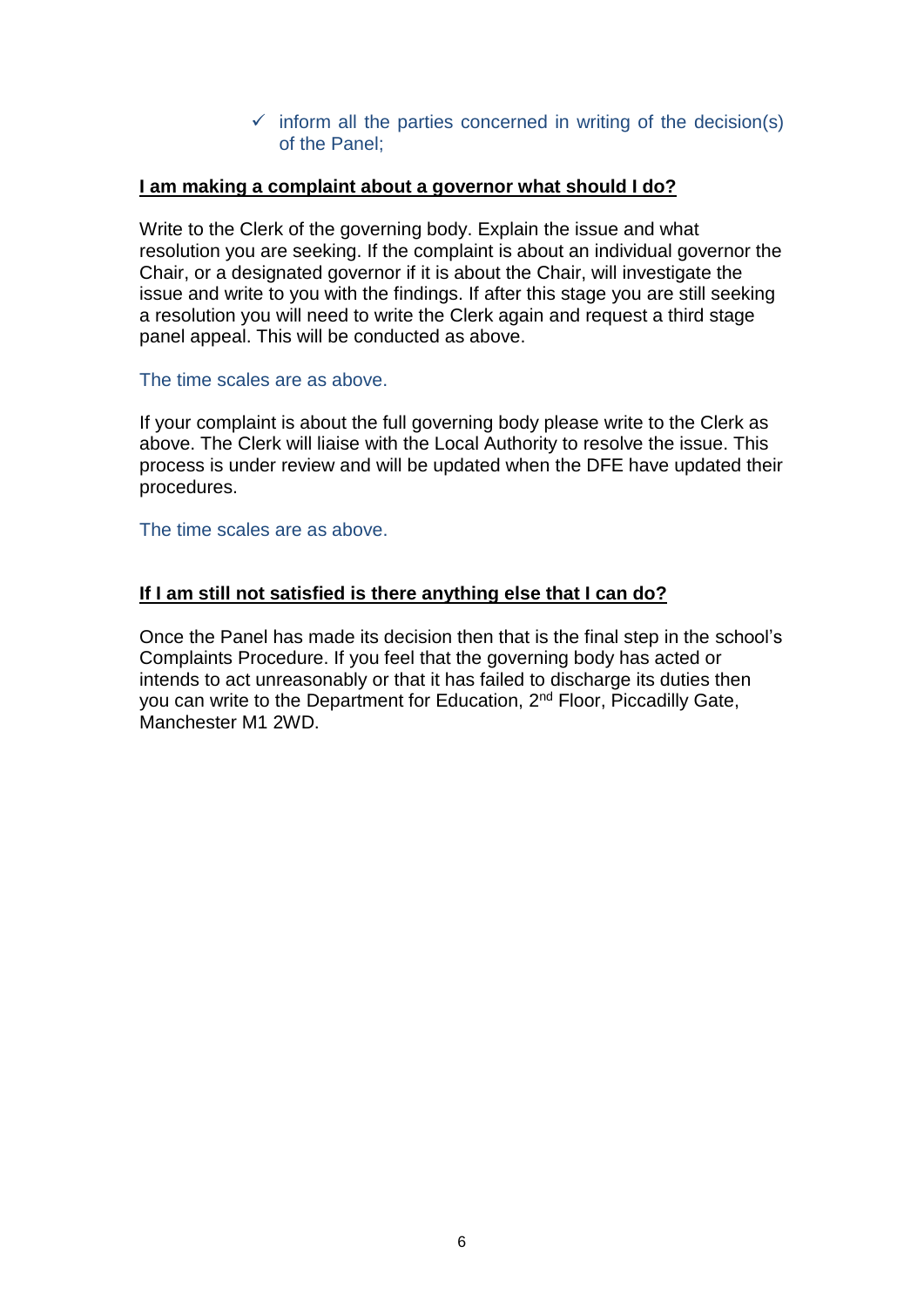#### **Malton School**

It will help us if you use this form to make your complaint but please write a letter if you prefer, covering all the points on the form. Please continue your answers on a separate sheet if there is not enough space on this form. When you have filled in the form, send it to The Headteacher or Chair of the Governing Body (Middlecave Road, Malton, North Yorkshire, YO17 7NH) if you need any help completing this form please contact the school.

We will only process your personal data in order to respond to your complaints. In general it will be used for administrative and statistical purposes.

| Your name                                                                                                    | Mr<br>Mrs $\Box$<br>Miss $\Box$<br>Ms |  |  |  |
|--------------------------------------------------------------------------------------------------------------|---------------------------------------|--|--|--|
| Your<br>address                                                                                              |                                       |  |  |  |
|                                                                                                              | Postcode                              |  |  |  |
| <b>Daytime</b><br>tel. no.                                                                                   | Mobile tel.<br>no.                    |  |  |  |
| <b>Email</b><br>address                                                                                      |                                       |  |  |  |
| Do you have any special requirements, for<br>example if English is not your first<br>language, disabilities? |                                       |  |  |  |
|                                                                                                              |                                       |  |  |  |
|                                                                                                              |                                       |  |  |  |
| Have you contacted the school about this matter before?<br>Yes<br><b>No</b>                                  |                                       |  |  |  |
| If yes, who did you contact, when and how?                                                                   |                                       |  |  |  |
|                                                                                                              |                                       |  |  |  |
|                                                                                                              |                                       |  |  |  |

| Have you received a reply? | Yes $\Box$ No $\Box$ |
|----------------------------|----------------------|
| If so, when was this?      |                      |